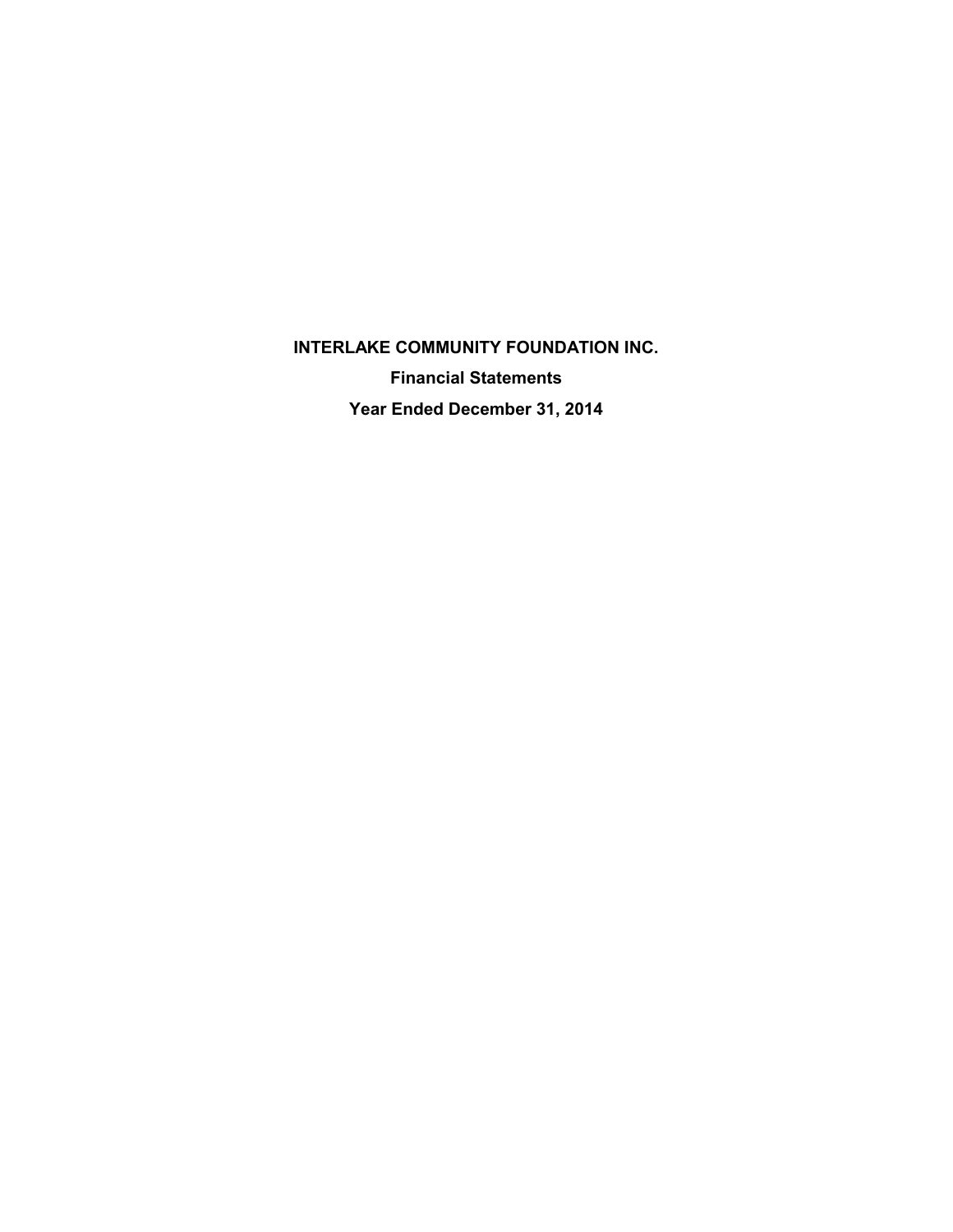|                                        | Page     |
|----------------------------------------|----------|
| <b>INDEPENDENT AUDITOR'S REPORT</b>    | $1 - 2$  |
| <b>FINANCIAL STATEMENTS</b>            |          |
| <b>Statement of Financial Position</b> | 3        |
| Statement of Revenues and Expenditures | 4        |
| Statement of Changes in Net Assets     | 5        |
| <b>Statement of Cash Flow</b>          | 6        |
| Notes to Financial Statements          | $7 - 10$ |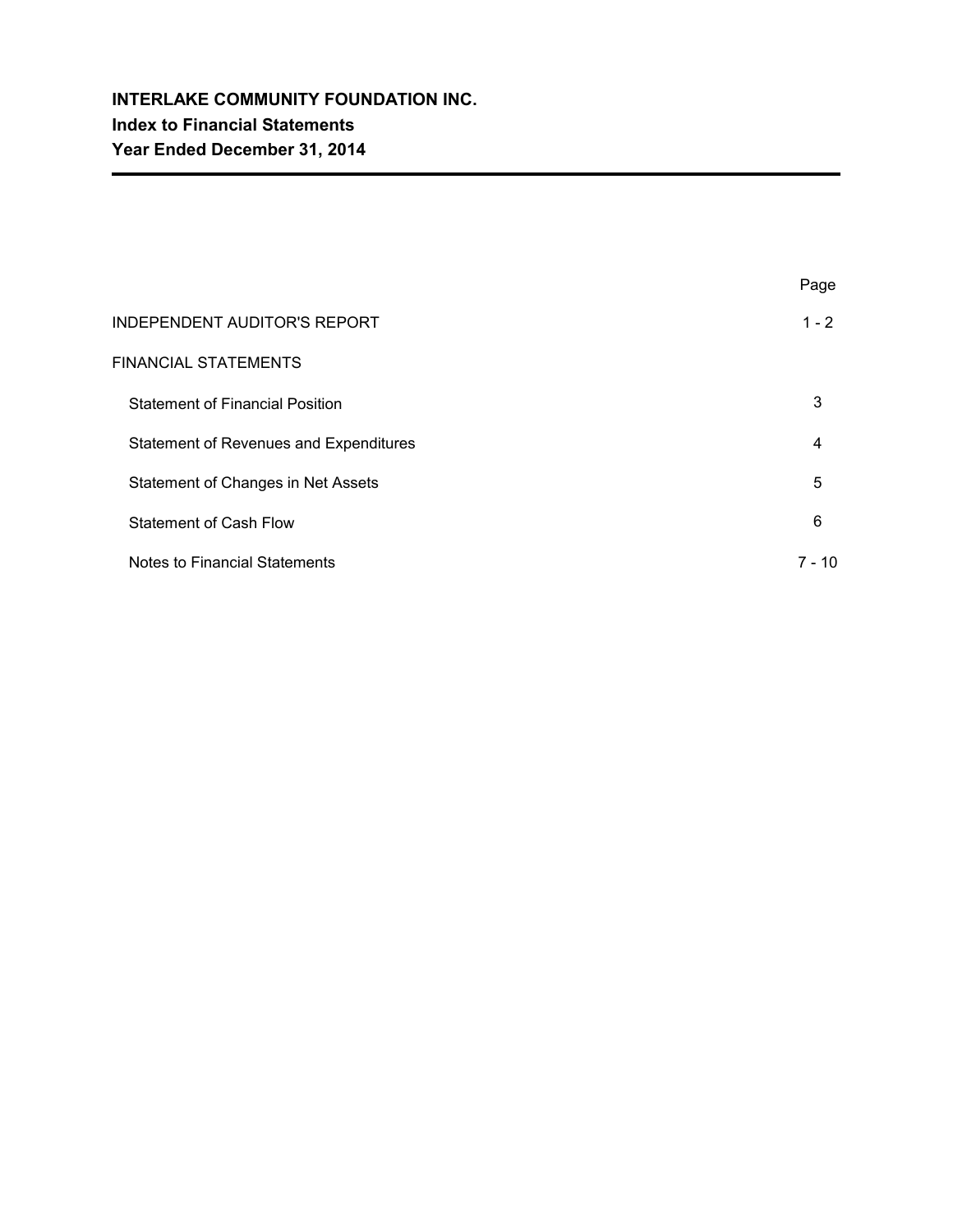

# **INDEPENDENT AUDITOR'S REPORT**

To the Members of Interlake Community Foundation Inc.

We have audited the accompanying financial statements of Interlake Community Foundation Inc., which comprise the statement of financial position as at December 31, 2014 and the statements of revenues and expenditures, changes in net assets and cash flow for the year then ended, and a summary of significant accounting policies and other explanatory information.

Management's Responsibility for the Financial Statements

Management is responsible for the preparation and fair presentation of these financial statements in accordance with Canadian accounting standards for not-for-profit organizations, and for such internal control as management determines is necessary to enable the preparation of financial statements that are free from material misstatement, whether due to fraud or error.

#### Auditor's Responsibility

Our responsibility is to express an opinion on these financial statements based on our audit. We conducted our audit in accordance with Canadian generally accepted auditing standards. Those standards require that we comply with ethical requirements and plan and perform the audit to obtain reasonable assurance about whether the financial statements are free from material misstatement.

An audit involves performing procedures to obtain audit evidence about the amounts and disclosures in the financial statements. The procedures selected depend on the auditor's judgment, including the assessment of the risks of material misstatement of the financial statements, whether due to fraud or error. In making those risk assessments, the auditor considers internal control relevant to the entity's preparation and fair presentation of the financial statements in order to design audit procedures that are appropriate in the circumstances, but not for the purpose of expressing an opinion on the effectiveness of the entity's internal control. An audit also includes evaluating the appropriateness of accounting policies used and the reasonableness of accounting estimates made by management, as well as evaluating the overall presentation of the financial statements.

We believe that the audit evidence we have obtained is sufficient and appropriate to provide a basis for our audit opinion.

*(continues)*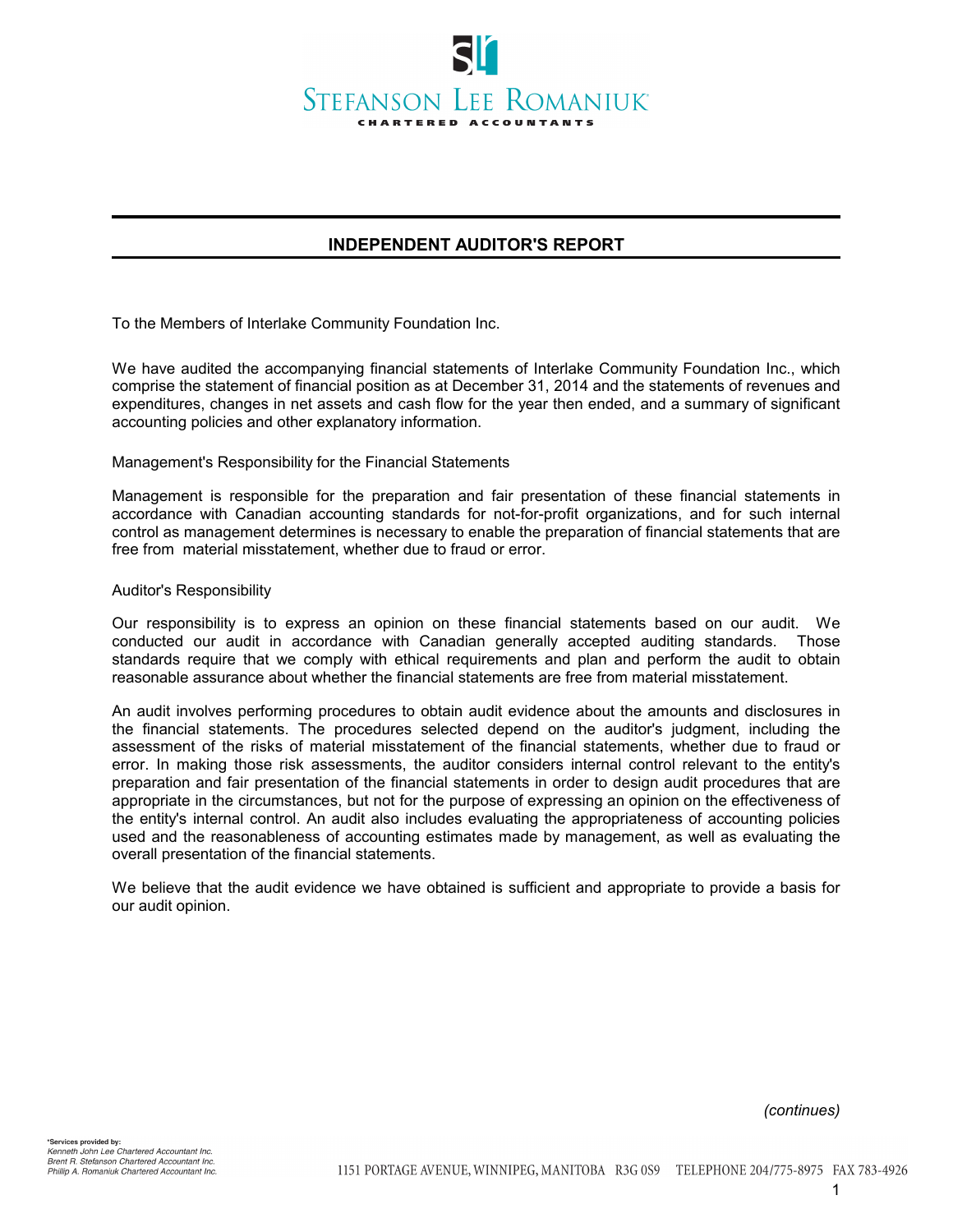Independent Auditor's Report to the Members of Interlake Community Foundation Inc. *(continued)*

#### Opinion

In our opinion, the financial statements present fairly, in all material respects, the financial position of Interlake Community Foundation Inc. as at December 31, 2014 and the results of its operations and its cash flow for the year then ended in accordance with Canadian accounting standards for not-for-profit organizations.

Stefanson Lee Romoniuk

March 9, 2015

Winnipeg, Manitoba Chartered Accountants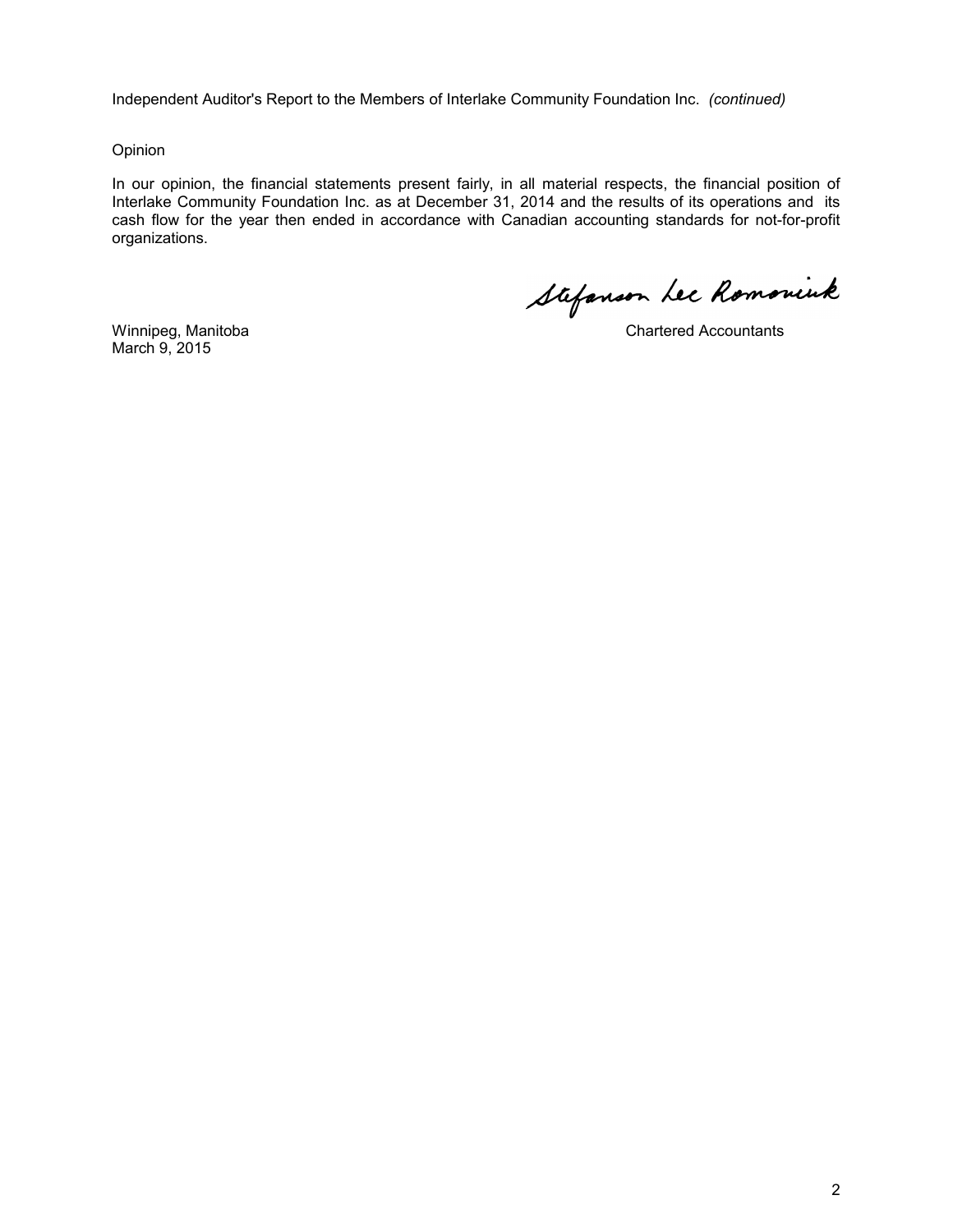## **Statement of Financial Position**

## **December 31, 2014**

|                                                                                                                                                  | 2014                                             | 2013                                      |
|--------------------------------------------------------------------------------------------------------------------------------------------------|--------------------------------------------------|-------------------------------------------|
| <b>Assets</b>                                                                                                                                    |                                                  |                                           |
| Current<br>Cash<br>Marketable securities (Note 4)<br><b>GST</b> recoverable<br>Prepaid expenses<br>Funds managed by Winnipeg Foundation (Note 5) | \$<br>173,778<br>706,016<br>315<br>380<br>38,064 | \$<br>79,290<br>660,062<br>284<br>116,462 |
| Capital assets (Note 6)                                                                                                                          | 918,553<br>338                                   | 856,098<br>483                            |
|                                                                                                                                                  | \$<br>918,891                                    | \$<br>856,581                             |
| <b>Liabilities</b><br>Current<br>Accounts payable<br><b>Grant commitments</b>                                                                    | \$<br>4,285<br>19,963                            | \$<br>4,002<br>20,362                     |
|                                                                                                                                                  | 24,248                                           | 24,364                                    |
| <b>Net Assets</b><br>Unrestricted<br>Restricted for endowment<br>Internally restricted by community                                              | 57,812<br>352,550<br>484,281<br>894,643          | 56,400<br>312,711<br>463,106<br>832,217   |
|                                                                                                                                                  | \$<br>918,891                                    | \$<br>856,581                             |

### **ON BEHALF OF THE BOARD**

\_\_\_\_\_\_\_\_\_\_\_\_\_\_\_\_\_\_\_\_\_\_\_\_\_\_\_\_\_ *Director*

\_\_\_\_\_\_\_\_\_\_\_\_\_\_\_\_\_\_\_\_\_\_\_\_\_\_\_\_\_ *Director*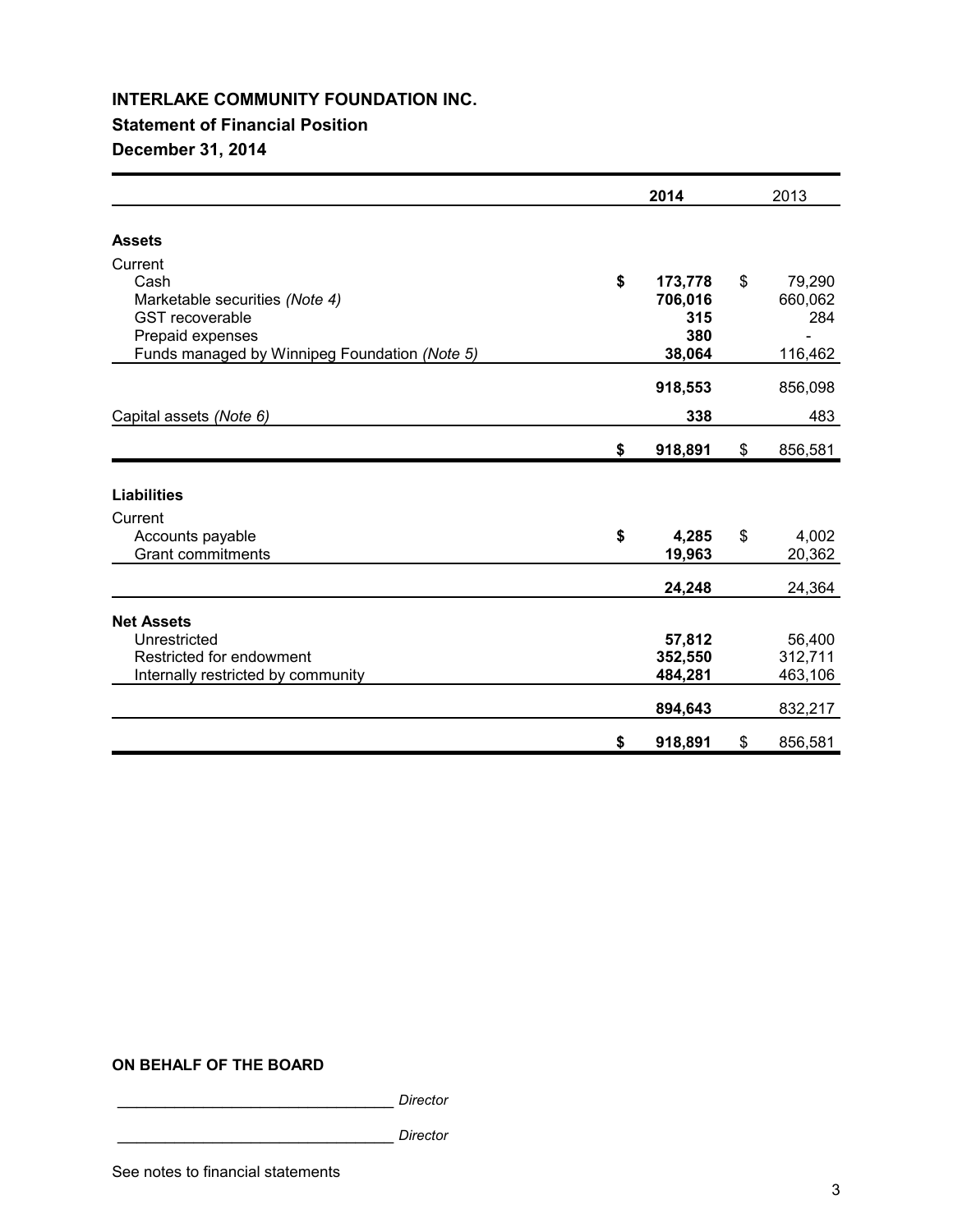# **Statement of Revenues and Expenditures**

# **Year Ended December 31, 2014**

|                                                 | 2014         | 2013         |
|-------------------------------------------------|--------------|--------------|
| <b>Revenue</b>                                  |              |              |
| Investment income                               | \$<br>13,639 | \$<br>13,429 |
| Unrealized gain (loss) on marketable securities | 19,065       | 21,734       |
| Fundraising- golf tournament revenue            | 16,675       | 11,676       |
| Winnipeg Foundation grant                       | 1,399        | 1,440        |
| Donations                                       | 209          | 1,338        |
| R.M of Rosser                                   | 5,000        | 5,000        |
| R.M. of Woodlands                               | 3,000        |              |
| <b>Town of Stonewall</b>                        | 1,500        | 1,500        |
| Town of Teulon                                  | 5,000        |              |
| R.M. of Rockwood                                |              | 2,000        |
|                                                 | 65,487       | 58,117       |
| <b>Expenses</b>                                 |              |              |
| Administrator                                   | 7,200        | 7,200        |
| Advertising                                     | 831          | 629          |
| Amortization                                    | 145          | 207          |
| Awards night                                    | 378          | 298          |
| Fundraising-golf tournament expenses            | 12,400       | 7,863        |
| Grants disbursed                                | 13,375       | 14,241       |
| Interest and bank charges                       |              |              |
| Liability insurance                             | 1,040        | 1,209        |
| Memberships                                     | 450          | 450          |
| Office                                          | 955          | 487          |
| Professional fees                               | 4,917        | 4,161        |
| Telephone                                       | 351          | 350          |
| Website                                         | 300          | 400          |
|                                                 | 42,344       | 37,495       |
| Excess of revenue over expenses for the year    | \$<br>23,143 | \$<br>20,622 |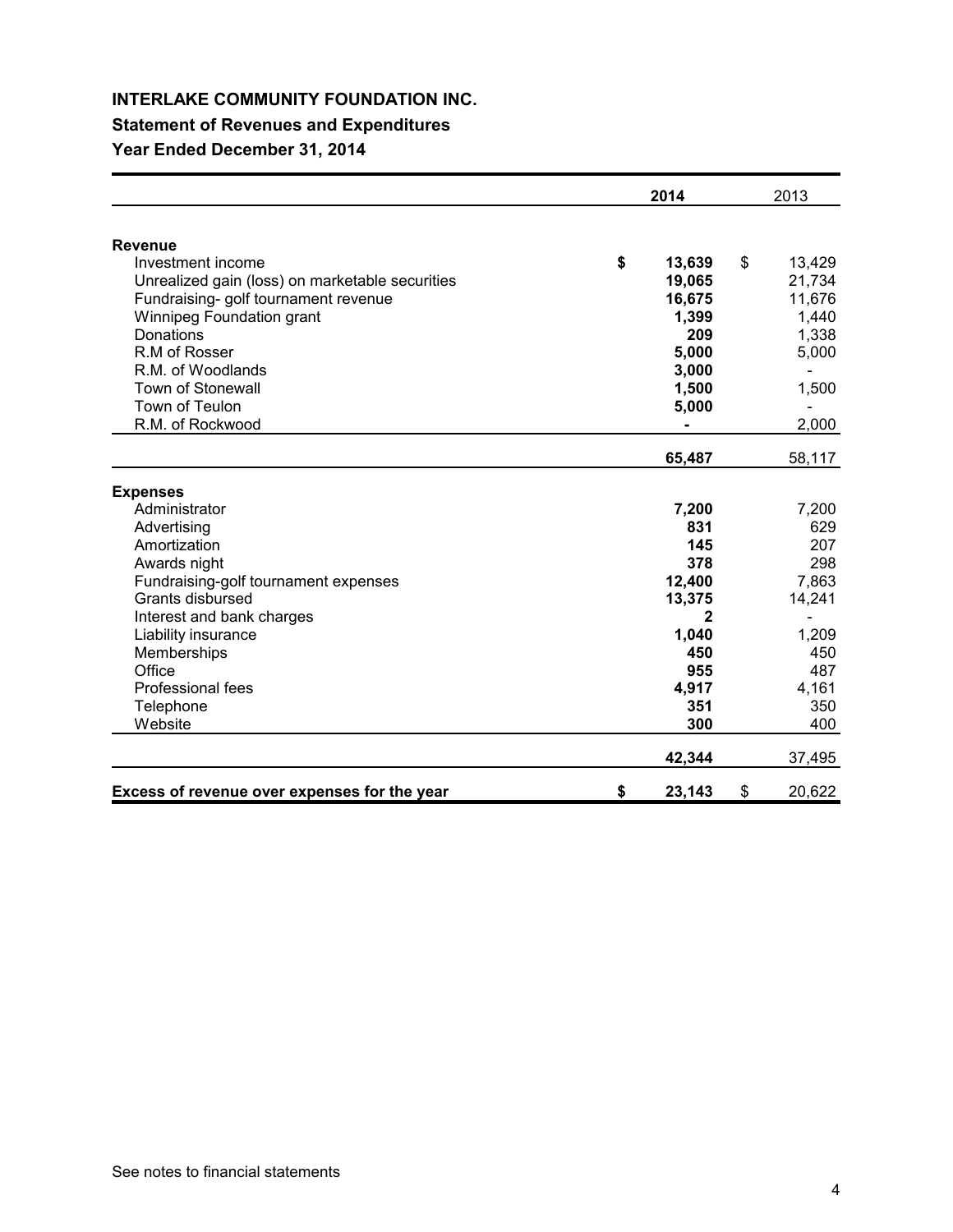# **Statement of Changes in Net Assets**

**Year Ended December 31, 2014**

|                                                                                              | <b>Unrestricted</b> | <b>Restricted for Restricted by</b><br><b>Endowment</b> | Internally<br><b>Community</b> | 2014          | 2013          |
|----------------------------------------------------------------------------------------------|---------------------|---------------------------------------------------------|--------------------------------|---------------|---------------|
|                                                                                              |                     |                                                         |                                |               |               |
| Net assets -<br>beginning of year                                                            | \$<br>56,400 \$     | 312,711 \$                                              | 463,106                        | \$<br>832,217 | \$<br>770,543 |
| Administration<br>charge to funds                                                            | 9,891               | (2,944)                                                 | (6,947)                        |               |               |
| Endowment<br>contributions                                                                   |                     | 19,932                                                  |                                | 19,932        | 19,823        |
| Grants disbursed<br>from restricted<br>for endowment<br>funds                                |                     | (6, 123)                                                |                                | (6, 123)      | (9,245)       |
| Allocation to Youth<br>in Philanthropy                                                       | (1,750)             | 3,500                                                   | (1,750)                        |               |               |
| Unrealized gains<br>(losses) on<br>investments in<br>the restricted<br>for endowment<br>fund |                     | 12,074                                                  |                                | 12,074        | 21,060        |
| Investment income<br>from<br>investments in<br>restricted for<br>endowment<br>funds          |                     | 13,400                                                  |                                | 13,400        | 9,414         |
| Excess of revenue                                                                            |                     |                                                         |                                |               |               |
| over expenses                                                                                | (6, 729)            |                                                         | 29,872                         | 23,143        | 20,622        |
| Net assets - end of<br>vear                                                                  | \$<br>57,812 \$     | 352,550 \$                                              | 484,281                        | \$<br>894,643 | \$<br>832,217 |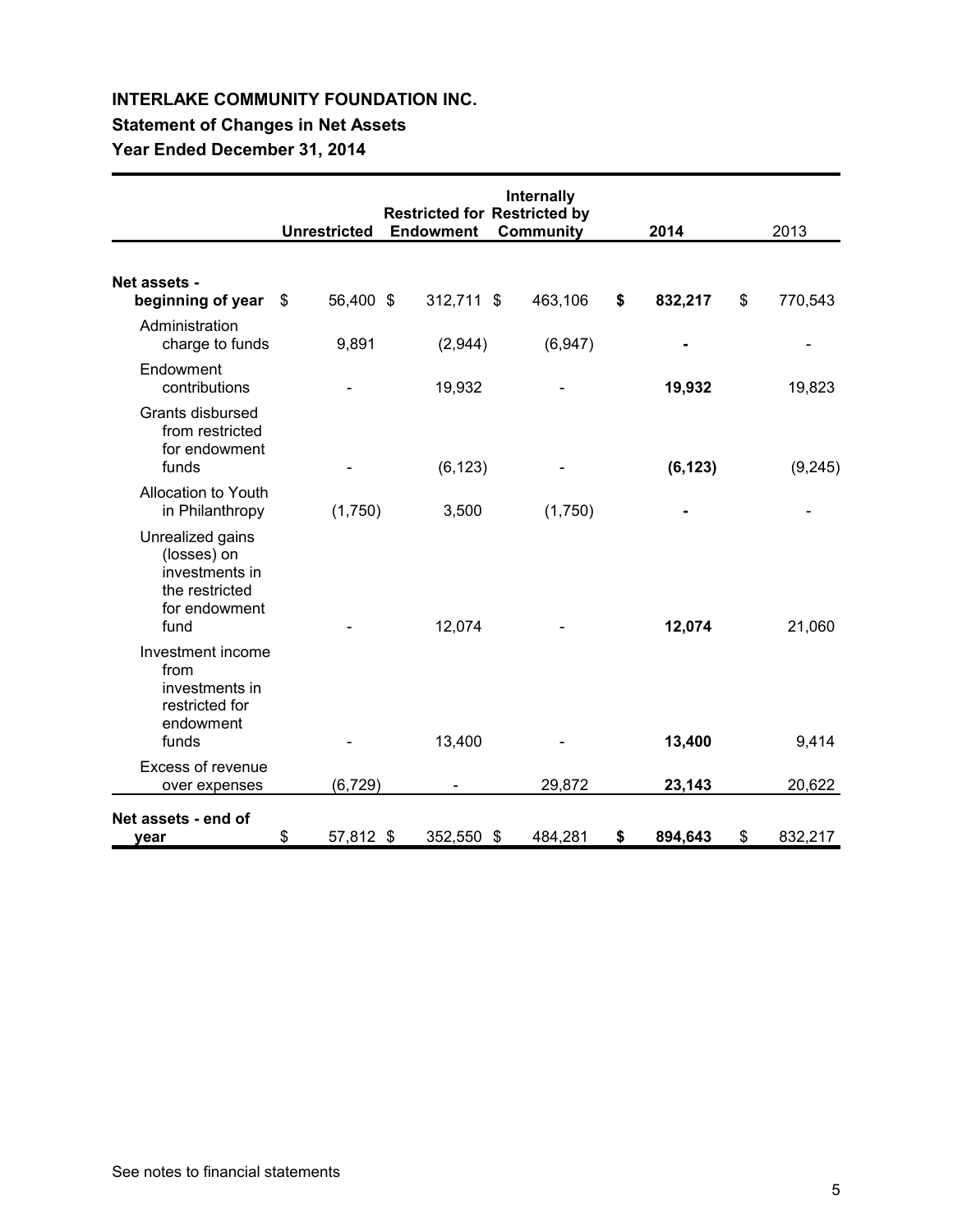## **Statement of Cash Flow**

# **Year Ended December 31, 2014**

|                                                         | 2014          | 2013           |
|---------------------------------------------------------|---------------|----------------|
| <b>Operating activities</b>                             |               |                |
| Excess of revenue over expenses                         | \$<br>23,143  | \$<br>20,622   |
| Item not affecting cash:                                |               |                |
| Amortization of capital assets                          | 145           | 207            |
|                                                         | 23,288        | 20,829         |
| Changes in non-cash working capital:                    |               |                |
| <b>GST</b> recoverable                                  | (31)          | 5              |
| Accounts payable                                        | 284           | (1)            |
| Prepaid expenses                                        | (380)         |                |
| Funds managed by Winnipeg Foundation                    | 78,398        | (15, 793)      |
| <b>Grant commitments</b>                                | (399)         | (2,329)        |
| Marketable securities                                   | (45, 954)     | (44, 482)      |
|                                                         | 31,918        | (62, 600)      |
| Cash flow from (used by) operating activities           | 55,206        | (41, 771)      |
| <b>Investing activities</b>                             |               |                |
| Net endowment income                                    | 25,473        | 30,473         |
| Endowment fund contributions                            | 19,932        | 19,823         |
| Endowment grants disbursed                              | (6, 123)      | (9,245)        |
|                                                         |               | $\blacksquare$ |
| Cash flow from investing activities                     | 39,282        | 41,051         |
| Net change in cash and cash equivalents during the year | 94,488        | (720)          |
| Cash and cash equivalents - beginning of year           | 79,290        | 80,010         |
| Cash and cash equivalents - end of year                 | \$<br>173,778 | \$<br>79,290   |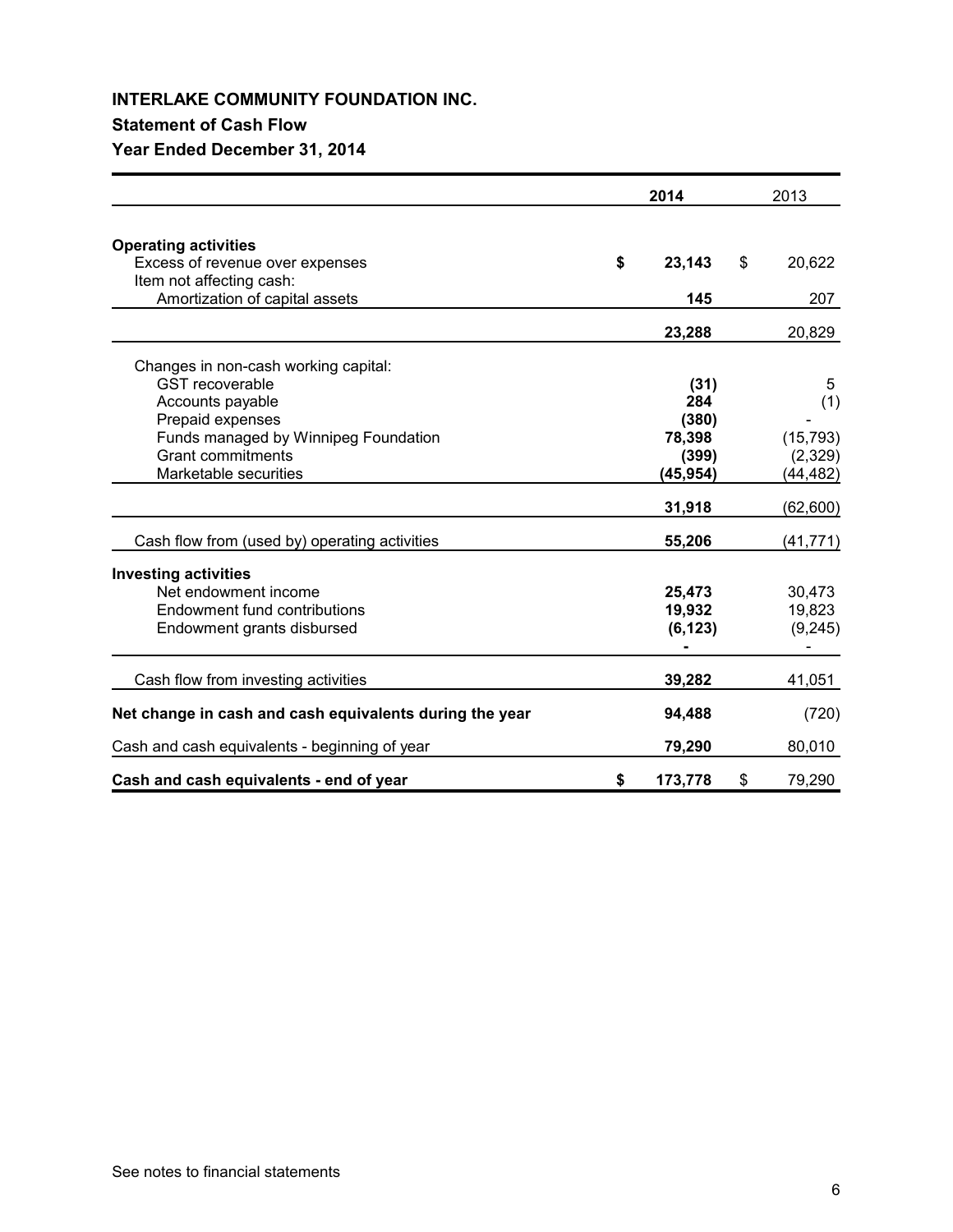### **Notes to Financial Statements**

### **Year Ended December 31, 2014**

#### **1. Basis of presentation**

The financial statements were prepared in accordance with Canadian accounting standards for notfor-profit organizations (ASNFPO).

#### **2. Purpose of the foundation**

The Foundation is an organization established to endeavour to make the communities of the South Interlake region a better place to live. The Foundation is incorporated under the Manitoba Companies Act as a not-for-profit organization and is a registered charity under the Income Tax Act.

#### **3. Summary of significant accounting policies**

#### Revenue recognition

Interlake Community Foundation Inc. follows the deferral method of accounting for contributions.

Restricted contributions are recognized as revenue in the year in which the related expenses are incurred. Unrestricted contributions are recognized as revenue when received or receivable if the amount to be received can be reasonably estimated and collection is reasonably assured. Endowment contributions are recognized as direct increases in net assets.

Restricted investment income is recognized as revenue in the year in which the related expenses are incurred. Unrestricted investment income is recognized as revenue when earned.

#### Fair value

The carrying amount of cash, accounts receivable and accounts payable approximate fair value because of the near-term maturity of those instruments.

#### Financial risk

Financial risk is the risk that arises from the fluctuation in interest and market rates and the degree of volatility of those rates. The Foundation does not use derivative instruments to reduce its exposure risk.

#### Measurement uncertainty

The preparation of financial statements in conformity with Canadian accounting standards for not- for -profit enterprises requires management to make estimates and assumptions that affect the reported amount of assets and liabilities, disclosure of contingent assets and liabilities at the date of the financial statements and the reported amounts of revenues and expenses during the period. Such estimates are periodically reviewed and any adjustments necessary are reported in earnings in the period in which they become known. Actual results could differ from these estimates.

#### Grant commitments

Board approved commitments for grants which are not disbursed by December 31 are shown as a current liability.

*(continues)*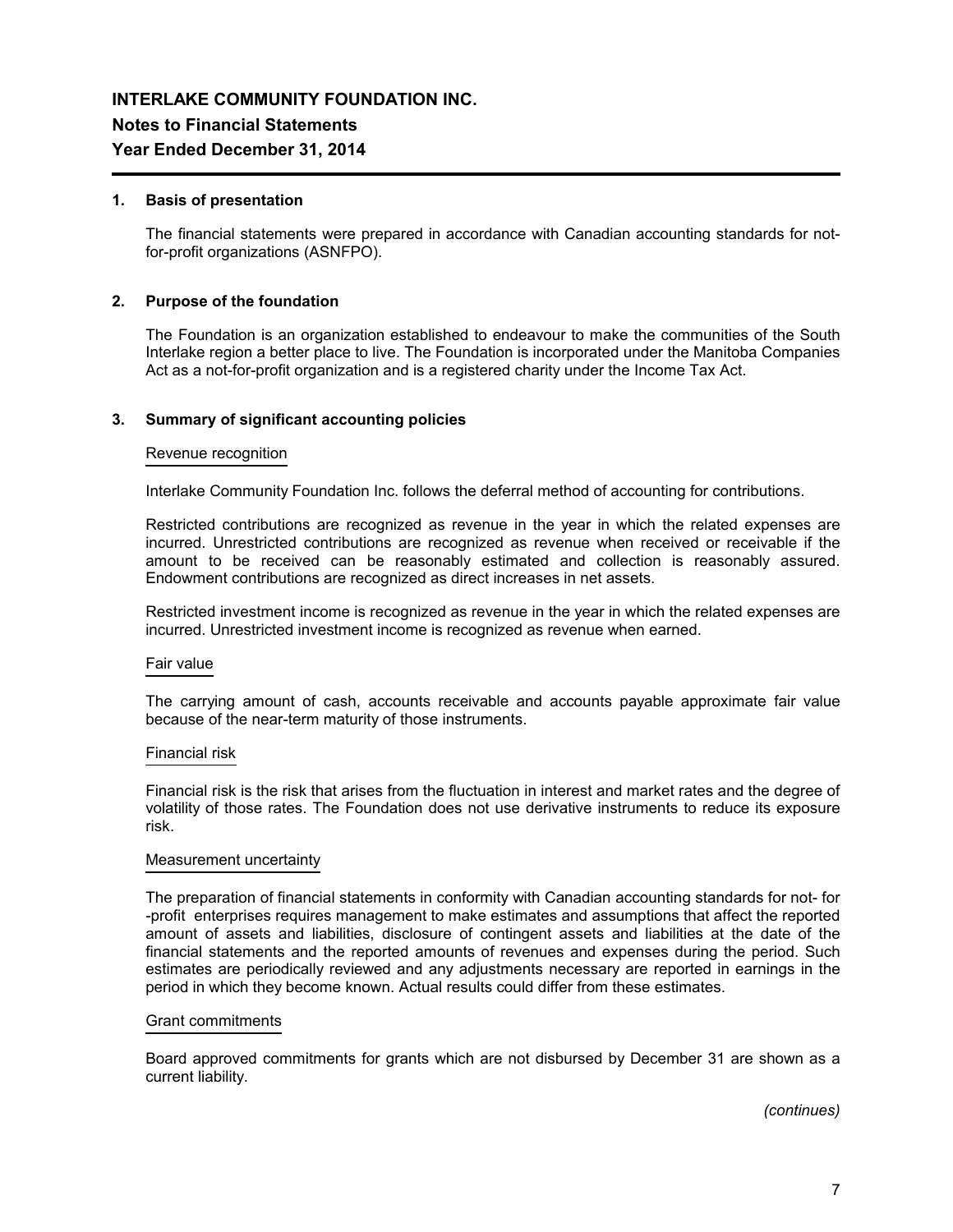#### **3. Summary of significant accounting policies** *(continued)*

### Capital assets

Capital assets are stated at cost less accumulated amortization. Capital assets are amortized over their estimated useful lives at the following rates and methods:

| <b>Furniture and fixtures</b> | 30% | declining balance method |
|-------------------------------|-----|--------------------------|
|-------------------------------|-----|--------------------------|

#### **4. Marketable securities**

|                                                   | 2014         |    | 2013    |
|---------------------------------------------------|--------------|----|---------|
| Money market funds                                | \$<br>65,164 | \$ | 64,202  |
| Pooled funds and equities                         | 541,931      |    | 526,743 |
| <b>Bonds</b>                                      | 10,000       |    | 10,000  |
|                                                   | 617,095      |    | 600,945 |
| Unrealized gain relating to marketable securities | 88,921       |    | 59,117  |
|                                                   | 706.016      | S  | 660,062 |

### **5. Funds managed by Winnipeg Foundation**

Certain funds are invested with and managed by the Winnipeg Foundation with the income and capital designated for the benefit of certain endowment funds of the Interlake Community Foundation. At December 31 the endowment fund balances at the Winnipeg Foundation are as follows:

|                                                                                                                                                                                                                  | 2014                            | 2013                                |
|------------------------------------------------------------------------------------------------------------------------------------------------------------------------------------------------------------------|---------------------------------|-------------------------------------|
| Lorne and Irene Ferley Endowment Fund<br>Michael Ferley Bursary Fund<br>Lorne Ferley Scholarship Fund<br>Rev. Dr. Barry Grant Rasmussen Memorial Scholarship Fund<br>Ben and Marjorie King Memorial Bursary Fund | \$<br>15,804<br>15,388<br>6,872 | 14,396<br>14,402<br>6,215<br>81,449 |
|                                                                                                                                                                                                                  | 38,064                          | 116,462                             |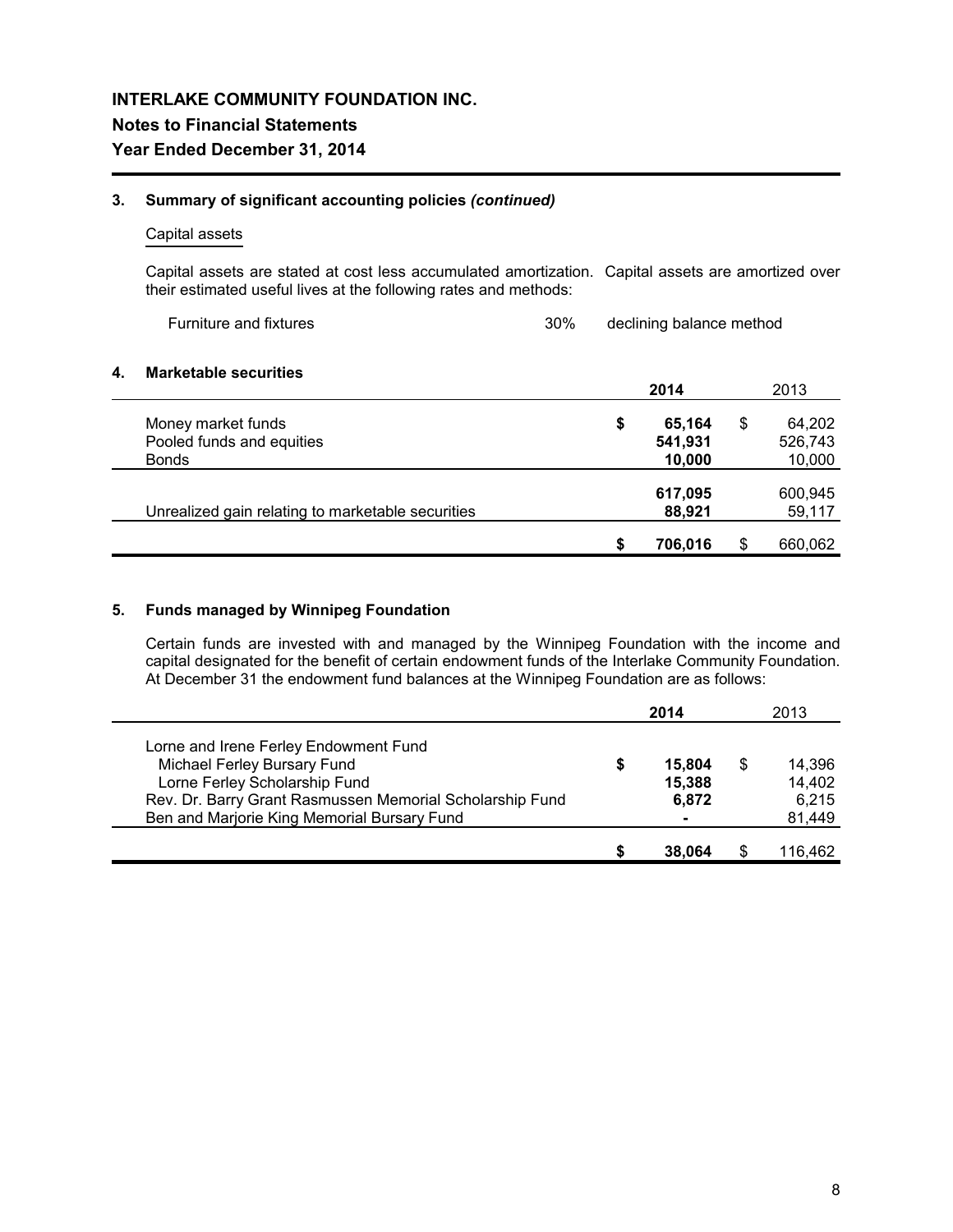## **Notes to Financial Statements**

## **Year Ended December 31, 2014**

## **6. Capital assets**

| v. | Capital assets                |    | Cost  | Accumulated<br>amortization | 2014<br>Net book<br>value | 2013<br>Net book<br>value |
|----|-------------------------------|----|-------|-----------------------------|---------------------------|---------------------------|
|    | <b>Furniture and fixtures</b> | S. | 2.013 | 1.675                       | 338                       | 483                       |

### **7. Restrictions on net assets**

The net assets restricted for endowment purposes are subject to externally imposed restrictions stipulating how the endowment funds are to be disbursed.

The Board of Directors internally restricted all donations and grants received for expenditure for the benefit of the community making the donation. These internally restricted amounts are not available for other purposes without the the approval of the Board.

### **8. Net assets internally restricted for communities**

The net assets restricted for communities are as follows:

|                          | 2014          |   | 2013    |
|--------------------------|---------------|---|---------|
| R.M. of Rockwood         | \$<br>159,748 | S | 158,706 |
| R.M. of Rosser           | 90,940        |   | 84,753  |
| R.M. of Woodlands        | 27.462        |   | 24,027  |
| Town of Teulon           | 81,189        |   | 75.155  |
| <b>Town of Stonewall</b> | 124,942       |   | 120,465 |
|                          | 484.281       |   |         |
|                          |               |   | 463,106 |